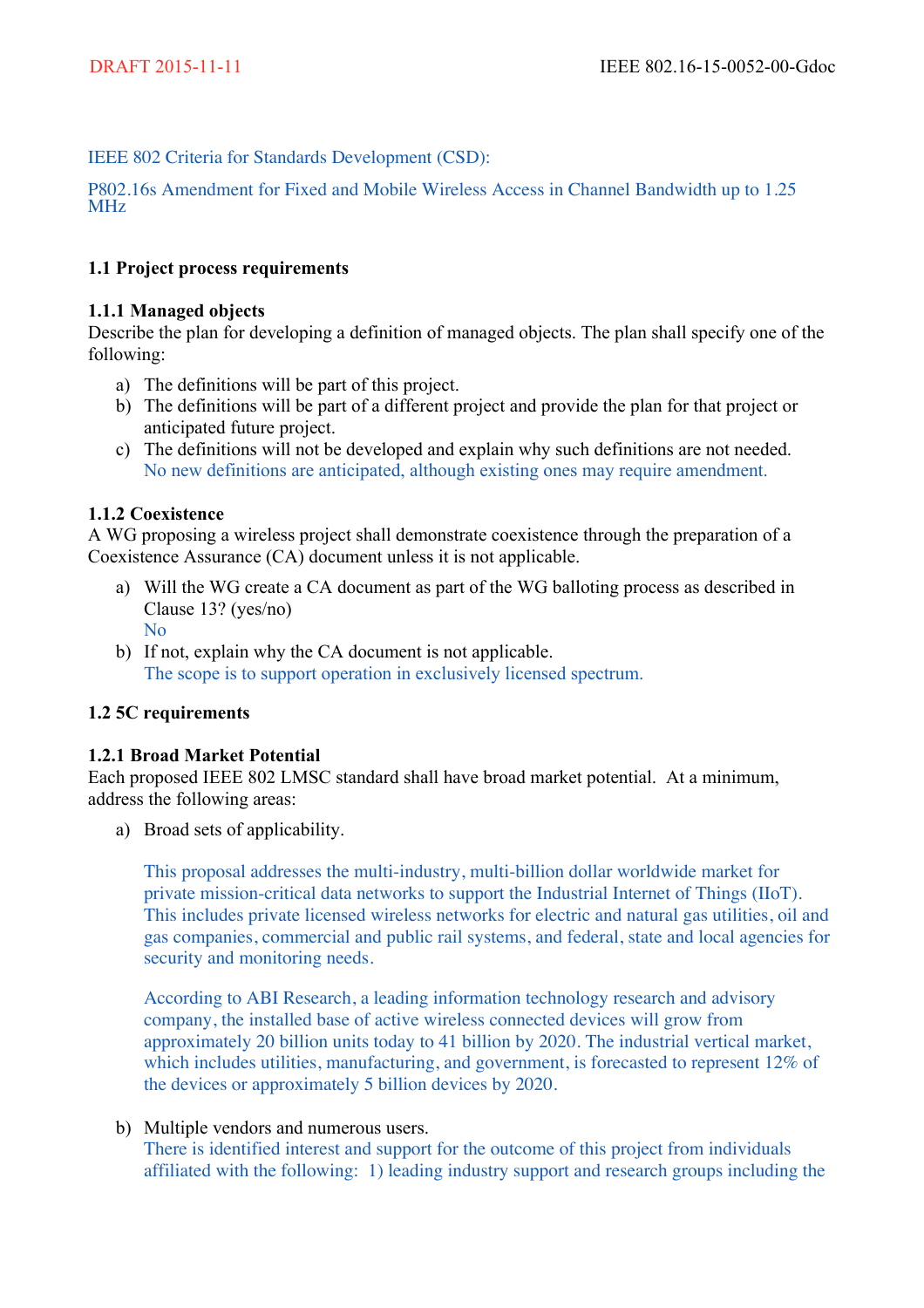Utilities Telecom Council (UTC), the WiMAX Forum, and the Electric Power Research Institute (EPRI), 2) system integrators, 3) chip suppliers, 4) equipment manufacturers, 5) licensed spectrum holders, and 6) US electric utilities. Six posts expressing support for this standardization activity have been posted to 802.16 Mentor and the 802.16 reflector.

# **1.2.2 Compatibility**

Each proposed IEEE 802 LMSC standard should be in conformance with IEEE Std 802, IEEE 802.1AC, and IEEE 802.1Q. If any variances in conformance emerge, they shall be thoroughly disclosed and reviewed with IEEE 802.1 WG prior to submitting a PAR to the Sponsor.

- a) Will the proposed standard comply with IEEE Std 802, IEEE Std 802.1AC and IEEE Std 802.1Q?
	- **Yes**
- b) If the answer to a) is no, supply the response from the IEEE 802.1 WG.

The review and response is not required if the proposed standard is an amendment or revision to an existing standard for which it has been previously determined that compliance with the above IEEE 802 standards is not possible. In this case, the CSD statement shall state that this is the case.

## **1.2.3 Distinct Identity**

Each proposed IEEE 802 LMSC standard shall provide evidence of a distinct identity. Identify standards and standards projects with similar scopes and for each one describe why the proposed project is substantially different.

Existing IEEE 802.16 profiles address wide channels of 1.25-20 MHz. This new project provides support for exclusively-licensed spectrum with channel bandwidth less than the existing minimum channel bandwidth of 1.25 MHz.

## **1.2.4 Technical Feasibility**

Each proposed IEEE 802 LMSC standard shall provide evidence that the project is technically feasible within the time frame of the project. At a minimum, address the following items to demonstrate technical feasibility:

- a) Demonstrated system feasibility. A proprietary system based on a variation of IEEE 802.16 technology has already been deployed successfully with various US utilities in channel bandwidth 1 MHz and smaller. See 802.16 contribution 802.16-15-0035-00-Gcon for further details.
- b) Proven similar technology via testing, modeling, simulation, etc. At least five utilities in the US have either deployed or are testing a proprietary system based on a variation of IEEE 802.16 technology.

## **1.2.5 Economic Feasibility**

Each proposed IEEE 802 LMSC standard shall provide evidence of economic feasibility. Demonstrate, as far as can reasonably be estimated, the economic feasibility of the proposed project for its intended applications. Among the areas that may be addressed in the cost for performance analysis are the following:

a) Balanced costs (infrastructure versus attached stations). The proposed modifications, which include licensed VHF/UHF frequencies in narrower